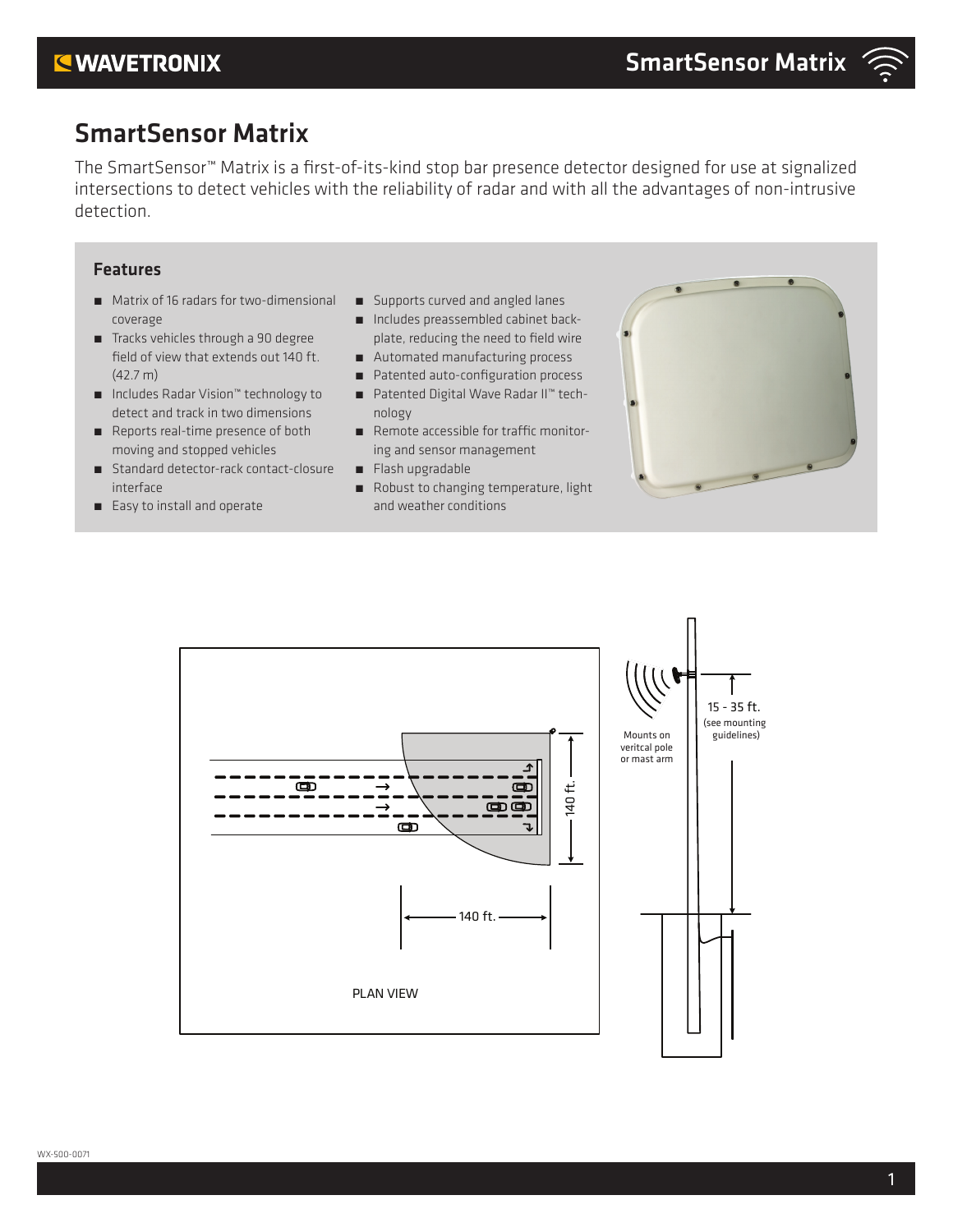

## SmartSensor Matrix

# Technical Specifications

#### Sensor Outputs

- Real-time presence data in 10 lanes
- Maximum number of zones: 16
- Maximum number of channels: 16
- User-selectable zone to channel mapping
- AND logic triggers the channel when all the selected zones are active
- OR logic used to combine multiple zones to a channel output
- Channel output extend and delay functionality
- Algorithms mitigate detections from wrong way or cross traffic
- Fail-safe mode for contact closure outputs if communication is lost

### Detectable Area

- Detection range: 6 to 140 ft. (1.8 to 42.7 m)
- Field of view: 90°
- Flexible lane configuration support including:
	- ̀ Up to 10 lanes
	- ̀ Curved lanes
	- ̀ Islands and medians

### System Hardware

- A SmartSensor Matrix corner radar for each approach
- Either one of the following:
	- $\Box$  A traffic cabinet preassembled backplate with AC/DC power conversion, surge suppression, terminal blocks for cable landing, communication connection points; can be cabinet side mount or rack mount
	- $\Box$  A cabinet interface device (the Click 600 or 650) that performs the following functions: power conversion, surge protection, communication with a connected computer, communication with contact closure devices/traffic controller
- Contact closure input file cards (if necessary):
	- ̀ 2 or 4 channel
	- $\Box$  Compatible with industry standard detector racks

#### Maintenance

- No cleaning or adjustment necessary
- No battery replacement necessary
- Recalibration is not necessary
- Mean time between failures: 10 years (estimated based on manufacturing techniques)

#### Physical Properties

- Weight: 4.2 lbs. (1.9 kg)
- $\blacksquare$  Physical dimensions: 13.2 in.  $\times$  10.6 in.  $\times$  3.3 in. (33.5 cm  $\times$  26.9 cm x 8.4 cm)

# Ordering Information

SmartSensor Matrix SS-225

### **ACCESSORIES**

SS-KIT – Wavetronix install kit

SS-112/114 – Click 112/114 rack cards

SS-704-xxx/705 – SmartSensor 6-conductor cable

SS-611 – SmartSensor mount

SS-B01-0003/0005/0008 – Intersection preassembled backplate – AC

SS-B01-0004/0006 – Intersection preassembled backplate – DC

SS-B02-0002/0003 – Intersection preassembled 19-inch rack

SS-710 – Sensor cable junction box

## **Wavetronix**

78 East 1700 South Provo, UT 84606 801.734.7200 sales@wavetronix.com www.wavetronix.com

- Resistant to corrosion, fungus, moisture deterioration, and ultraviolet rays
- Enclosure: Lexan EXL polycarbonate
- Outdoor weatherable: UL 746C
- Watertight by NEMA 250 standard
- NEMA 250 compliant for:
	- $\Box$  External icing (clause 5.6)
	- □ Hose down (clause 5.7)
	- ̀ 4X corrosion protection (clause 5.10)
	- $\Box$  Gasket (clause 5.14)
- Withstands 5-ft. (1.5-m) drop
- Connector: MIL-C-26482
- Rotational backplate for 360° of roll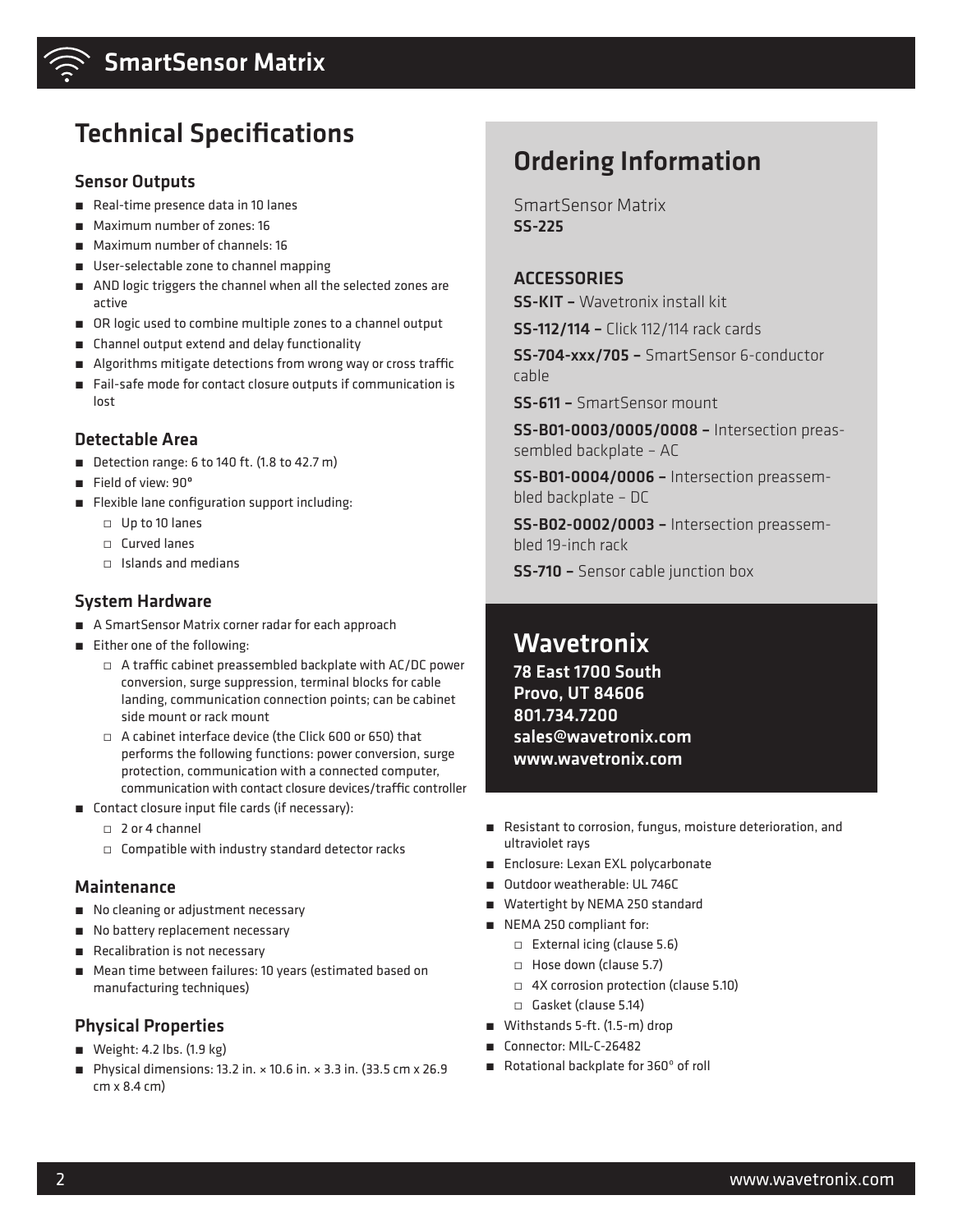## **EWAVETRONIX**

## SmartSensor Matrix



### Electrical

- Power consumption: 9 W
- Supply voltage: 10-28 VDC
- Onboard surge protection

### Communication Ports

- Two half-duplex RS-485 com ports support:
	- ̀ Dedicated detection comms
	- ̀ Configuration, verification or traffic display without disrupting detection comms
- Firmware upgradability over any com port
- User configurable:
	- ̀ Response delay
	- ̀ Push port

## Radar Design

- Operating frequency: 24.0-24.25 GHz (K-band)
- Matrix of 16 radars
- No manual tuning to circuitry
- Transmits modulated signals generated digitally
- No temperature-based compensation necessary
- Bandwidth stable within 1%
- Printed circuit board antennas
- Antenna vertical 6 dB beam width (two-way pattern): 65°
- Horizontal field of view: 90°
- Antenna two-way sidelobes: -40 dB
- Transmit bandwidth: 245 MHz
- Un-windowed resolution: 2 ft. (0.6 m)
- RF channels: 8
- Self-test for verifying hardware functionality
- Diagnostics mode for verifying system functionality

## Configuration

- Automatic and manual configuration of lanes, stop bars and zones
- Lane positioning increment: 1 ft. (0.3 m)
- Four-sided zones of any shape and size
- Overlapping zones supported
- Sensor reconfiguration without detection disruption supported
- Graphical user interface with traffic pattern display
- Counting and Pulsed channels supported
- Windows Mobile®-compatible software
- Supported operating systems:
	- ̀ Windows Vista
	- ̀ Windows 7
	- ̀ Windows 8
	- ̀ Windows 10
- Software-supported functionality:
	- ̀ TCP/IP connectivity
- ̀ Sensor configuration back-up and restore
- ̀ Backed-up sensor configurations can be viewed and edited
- $\Box$  Real-time traffic visualization for performance verification and traffic display
- ̀ Zone and channel actuation display
- ̀ Virtual sensor connections for demonstration and training
- ̀ Local or remote sensor firmware upgradability

## Operating Conditions

- Accurate performance in:
	- ̀ Rain up to 1 in. (2.5 cm) per hour
	- ̀ Freezing rain
	- ̀ Snow
	- ̀ Wind
	- ̀ Dust
	- ̀ Fog
	- ̀ Changing temperature
	- $\Box$  Changing lighting (even direct light on sensor at dawn and dusk)
- Ambient operating temperature: -40°F to 165°F (-40°C to 74°C)
- Humidity: Up to 95% RH (non-condensing)

### Testing

- Tested under FCC CFR 47, part 15, section 15.249
- FCC certification on product label
- FCC regulation-compliant for life of the sensor
- Tested under IEC 61000-4-5 class 4
- Tested under NEMA TS 2-2003
	- $\Box$  Shock pulses of 10 g, 11 ms half sine wave
	- ̀ Vibration of 0.5 g up to 30 Hz
	- □ 300 V positive/negative pulses
	- ̀ Stored at -49ºF (-45ºC) for 24 hours
	- ̀ Stored at 185ºF (85ºC) for 24 hours
	- $\Box$  Operation at -29.2°F (-34°C) and 10.8 VDC
	- $\Box$  Operation at -29.2°F (-34°C) and 26.5 VDC
	- ̀ Operation at 165.2ºF (74ºC) and 26.5 VDC
	- $\Box$  Operation at 165.2°F (74°C) and 10.8 VDC

## Manufacturing

- Manufactured in the USA
- Surface mount assembly
- IPC-A-610C Class 2-compliant
- Operational testing:
	- ̀ Sub-assembly test
	- ̀ 48-hour unit level burn-in
	- ̀ Final unit test
- Unit test results available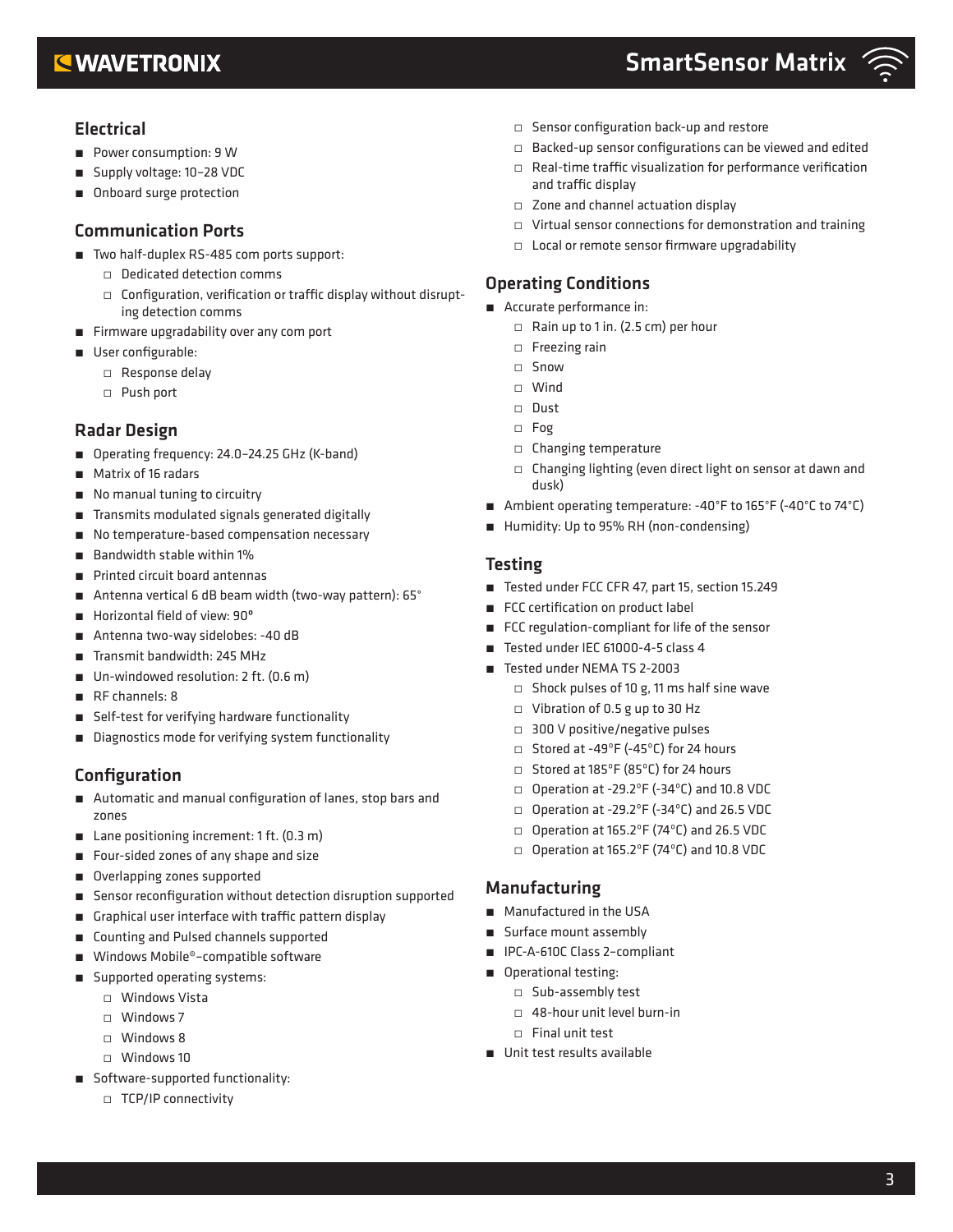

# SmartSensor Matrix

#### Support

- Training and tech support available from Wavetronix
- Wavetronix training includes:
	- ̀ Installation and configuration instruction to ensure accurate performance
	- ̀ Classroom and in-field instruction
	- ̀ Knowledgeable trainers
	- $\Box$  Use of presentation materials
	- ̀ Virtual configuration using computer playback
	- ̀ Instruction in use of computer and handheld devices and other necessary equipment
- Wavetronix tech support includes:
	- ̀ Technical representatives available for installation and configuration
	- ̀ Ongoing troubleshooting and maintenance support

#### Documentation

- Instructional training guide
- Comprehensive user guide
- Installer quick-reference guide
- User quick-reference guide
- Documentation available upon request:
	- ̀ FCC certification
	- ̀ CE certification
	- ̀ IEC 61000-4-5 class 4 test report

#### Warranty

■ Two-year warranty against material and workmanship defect Warranty (see SmartSensor Warranty datasheet for complete details)

*The advertised detection accuracy of the company's sensors is based on both external and internal testing, as outlined in each product's specification document. Although our sensors are very accurate by industry standards, like all other sensor manufacturers we cannot guarantee perfection or assure that no errors will ever occur in any particular applications of our technology. Therefore, beyond the express Limited Warranty that accompanies each sensor sold by the company, we offer no additional representations, warranties, guarantees or remedies to our customers. It is recommended that purchasers and integrators evaluate the accuracy of each sensor to determine the acceptable margin of error for each application within their particular system(s).*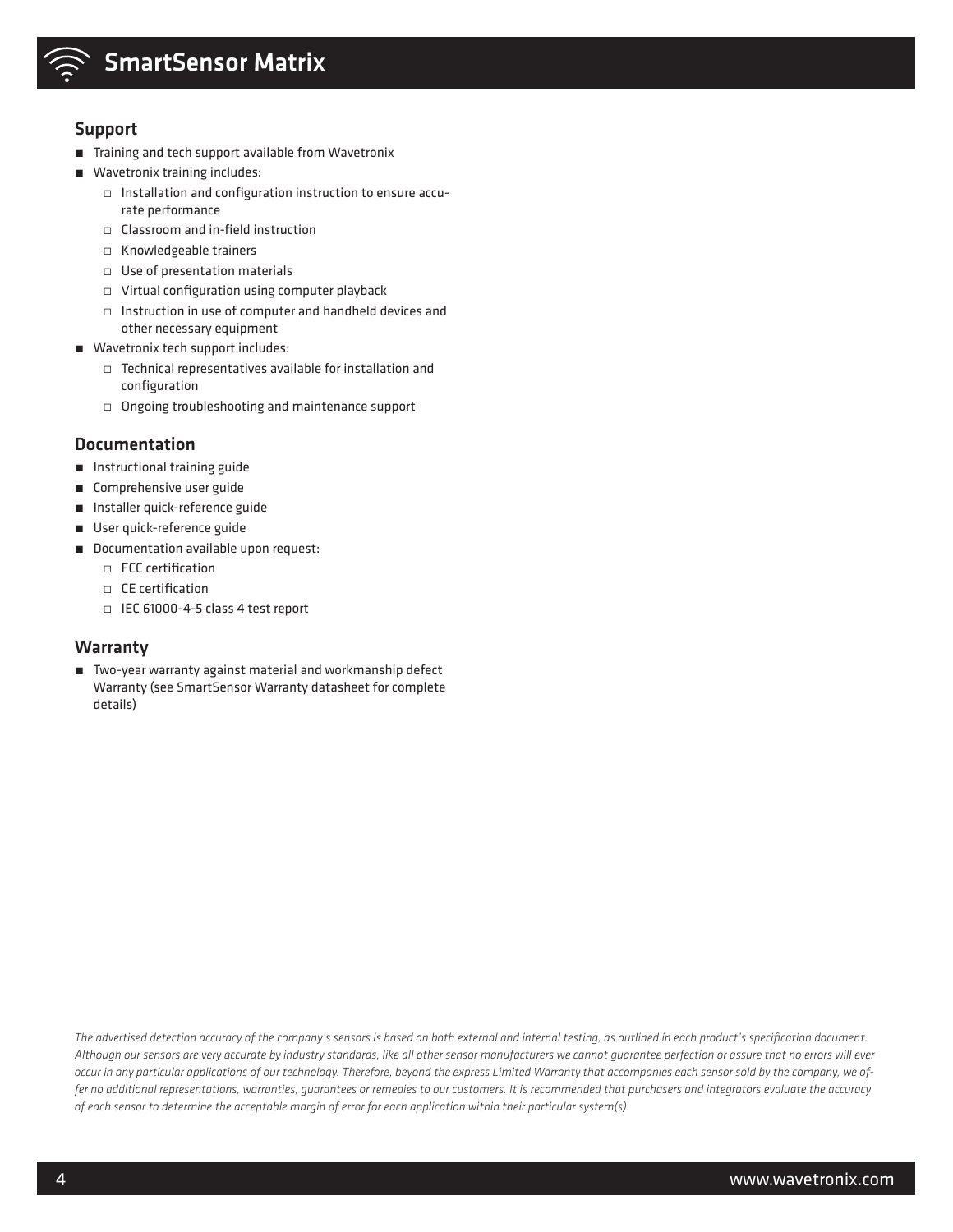# SmartSensor Matrix Bid Specification

**1.0 General.** This item shall govern the purchase of aboveground radar presence detector (RPD) equivalent to the Wavetronix SmartSensor™ Matrix.

An RPD detects vehicles by transmitting electromagnetic radar signals through the air. The signals bounce off vehicles in their paths and part of the signal is returned to the RPD. The returned signals are then processed to determine traffic parameters.

RPDs are not affected by normal weather and environmental conditions such as rain, wind, snow, dust, etc. They also do not require cleaning and can maintain performance over a wide range of ambient temperatures.

RPDs provide a non-intrusive means of detecting traffic. This property not only makes them safer to install but also more cost effective than sensors that require roadway modifications or placement.

**2.0 Sensor Outputs.** The RPD shall present real-time presence data in 10 lanes.

The RPD shall support a minimum of 16 zones.

The RPD shall support a minimum of 16 channels.

The RPD shall support user-selectable zone to channel mapping.

The RPD shall use AND logic to trigger channels when all selected zones are active.

The RPD shall use OR logic to combine multiple zones to a channel output, and shall have channel output extend and delay functionality.

The RPD algorithms shall mitigate detections from wrong way or cross traffic.

The RPD system shall have fail-safe mode capabilities for contact closure outputs if communication is lost.

#### **3.0 Detectable Area.**

**3.1 Detection Range.** The RPD shall be able to detect and report presence in lanes with boundaries as close as 6 ft. (1.8 m) from the base of the pole on which the RPD is mounted.

The RPD shall be able to detect and report presence in lanes located within the 140 ft. (42.7 m) arc from the base of the pole on which the RPD is mounted.

**3.2 Field of View.** The RPD shall be able to detect and report presence for vehicles within a 90 degree field of view.

**3.3 Lane Configuration.** The RPD shall be able to detect and report presence in up to 10 lanes.

The RPD shall be able to detect and report presence in curved lanes and areas with islands and medians.

**4.0 System Hardware.** For each approach to be detected, one RPD corner radar shall be used.

**4.1 Connectivity and Surge.** Each RPD shall be used with a preassembled backplate or a cabinet interface device.

If a traffic cabinet preassembled backplate, it shall have the following:

- AC/DC power conversion
- Surge protection
- Terminal blocks for cable landing
- Communication connection points
- The preassembled backplate for the RPD shall be a cabinet side mount or rack mount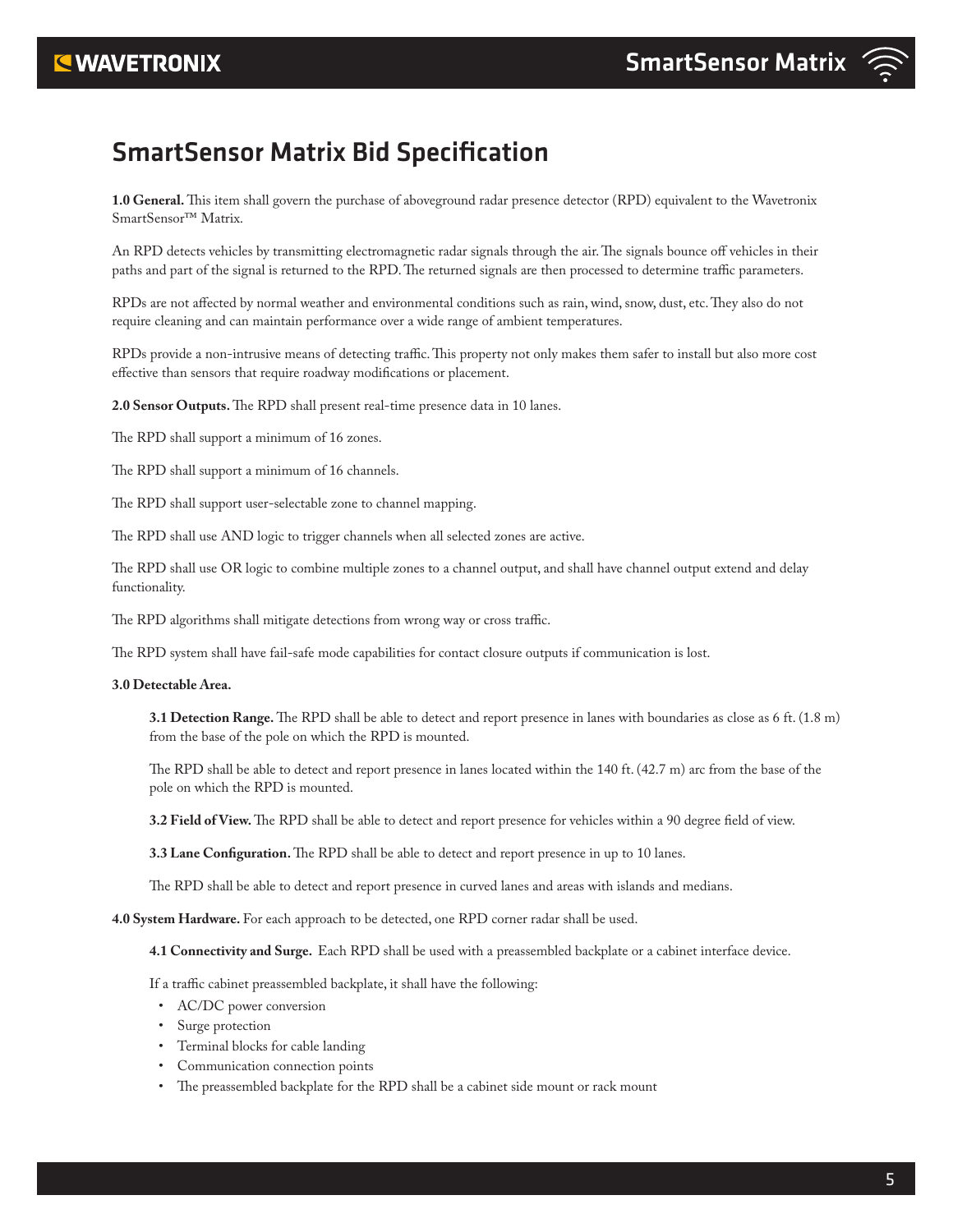If a cabinet interface device, it shall be a single device that performs the following functions:

- Provide DC power to up to four connected sensors
- Provide surge protection for those sensors
- Communicate between the device and a connected computer
- Communicate with contact closure devices and/or a traffic controller

**4.2 Contact Closure Input File Cards.** The RPD may use contact closure input file cards with 2 or 4 channel capabilities.

The contact closure input file cards for the RPD shall be compatible with industry standard detector racks.

**5.0 Maintenance.** The RPD shall not require cleaning or adjustment to maintain performance.

The RPD shall not rely on battery backup to store configuration information, thus eliminating any need for battery replacement.

Once the RPD is calibrated, it shall not require recalibration to maintain performance unless the roadway configuration changes.

The mean time between failures shall be 10 years, which is estimated based on manufacturing techniques.

**6.0 Physical Properties.** The RPD shall not exceed 4.2 lbs. (1.9 kg) in weight.

The RPD shall not exceed 13.2 in. by 10.6 in. by 3.3 in. (33.5 cm x 26.9 cm x 8.4 cm) in its physical dimensions.

All external parts of the RPD shall be ultraviolet-resistant, corrosion-resistant, and protected from fungus growth and moisture deterioration.

**6.1 Enclosure.** The RPD shall be enclosed in a Lexan EXL polycarbonate.

The enclosure shall be classified "f1" outdoor weatherability in accordance with UL 746C.

The RPD shall be classified as watertight according to the NEMA 250 standard.

The RPD enclosure shall conform to test criteria set forth in the NEMA 250 standard for type 4X enclosures. Test results shall be provided for each of the following type 4X criteria:

- External icing (NEMA 250 clause 5.6)
- Hose-down (NEMA 250 clause 5.7)
- 4X corrosion protection (NEMA 250 clause 5.10)
- Gasket (NEMA 250 clause 5.14)

The RPD shall be able to withstand a drop of up to 5 ft. (1.5 m) without compromising its functional and structural integrity.

The RPD enclosure shall include a connector that meets the MIL-C-26482 specification. The MIL-C-26482 connector shall provide contacts for all data and power connections.

**7.0 Electrical.** The RPD shall consume less than 10 W.

The RPD shall operate with a DC input between 10 VDC and 28 VDC.

The RPD shall have onboard surge protection.

**8.0 Communication Ports.** The RPD shall have two communication ports, and both ports shall communicate independently and simultaneously.

*Two independent communication ports allow one port to be used for configuration, verification and traffic monitoring without interrupting communications on the dedicated data port.*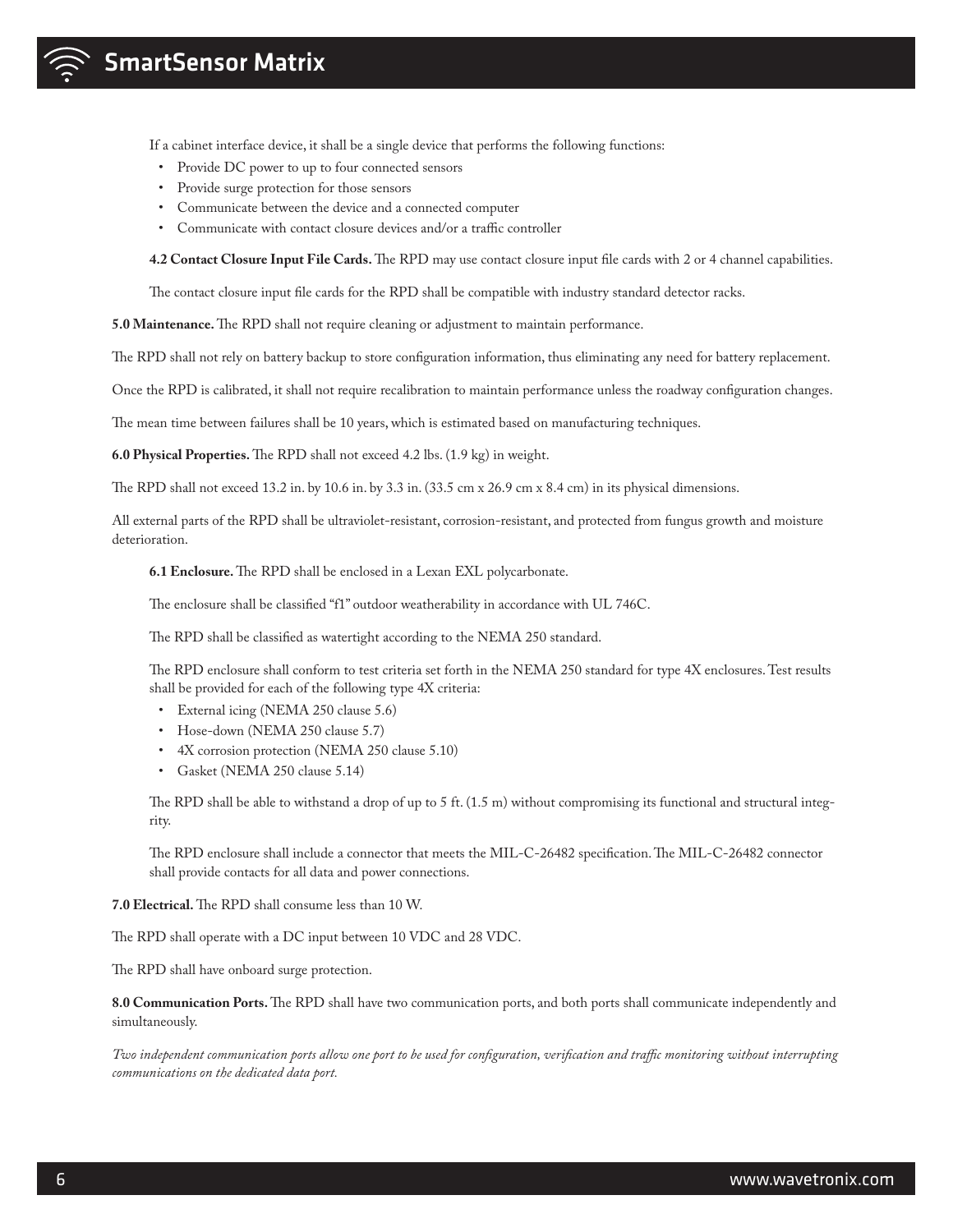

- The RPD shall support the user configuration of the following:
- Response delay
- Push port

The communication ports shall support a 9600 bps baud rate.

**9.0 Radar Design.** The RPD shall be designed with a matrix of 16 radars.

*The matrix of 16 radars enables the sensor to provide detection over a large area and to discriminate lanes.*

**9.1 Frequency Stability.** The circuitry shall be void of any manual tuning elements that could lead to human error and degraded performance over time.

All transmit modulated signals shall be generated by means of digital circuitry, such as a direct digital synthesizer, that is referenced to a frequency source that is at least 50 parts per million (ppm) stable over the specified temperature range, and ages less than 6 ppm per year. Any upconversion of a digitally generated modulated signal shall preserve the phase stability and frequency stability inherent in the digitally generated signal.

*This specification ensures that, during operation, the RPD strictly conforms to FCC requirements and that the radar signal quality is maintained for precise algorithmic quality. Analog and microwave components within an RPD have characteristics that change with temperature variations and age. If the output transmit signal is not referenced to a stable frequency source, then the RPD is likely to experience unacceptable frequency variations which may cause it to transmit out of its FCC allocated band and thus will be non-compliant with FCC regulations.*

The RPD shall not rely on temperature compensation circuitry to maintain transmit frequency stability.

*Temperature-based compensation techniques have been shown to be insufficient to ensure transmit frequency stability. One reason this type of technique is not sufficient is that it does not compensate for frequency variations due to component aging.* 

The bandwidth of the transmit signal of the RPD shall not vary by more than 1% under all specified operating conditions and over the expected life of the RPD.

*The bandwidth of an RPD directly affects the measured range of a vehicle. A change in bandwidth causes a direct error in the measured range, i.e., a 5% change in bandwidth would cause a range error of 10 ft. (3 m) for a vehicle at 200 ft. (61 m). If the bandwidth changes by more than 1% due to seasonal temperature variations and component aging, then the RPD will need to be frequently reconfigured to maintain the specified accuracy.*

**9.2 Antenna Design.** The RPD antennas shall be designed on printed circuit boards.

*Printed circuit board antennas eliminate the need for RF connectors and cabling that result in decreased reliability. Printed circuit antennas are less prone to physical damage due to their extremely low mass.*

The vertical beam width of the RPD at the 6 dB points of the two-way pattern shall be 65 degrees or greater.

The antennas shall cover a 90 degree horizontal field of view.

The sidelobes in the RPD two-way antenna pattern shall be -40 dB or less.

Low sidelobes ensure that the performance from the antenna beam widths is fully achieved.

**9.3 Resolution.** The RPD shall transmit a signal with a bandwidth of at least 245 MHz.

*The bandwidth of the transmit signal translates directly into radar resolution, which contributes directly to detection performance. For example, an RPD that transmits at a low bandwidth will have low radar resolution, which could cause it to count a single*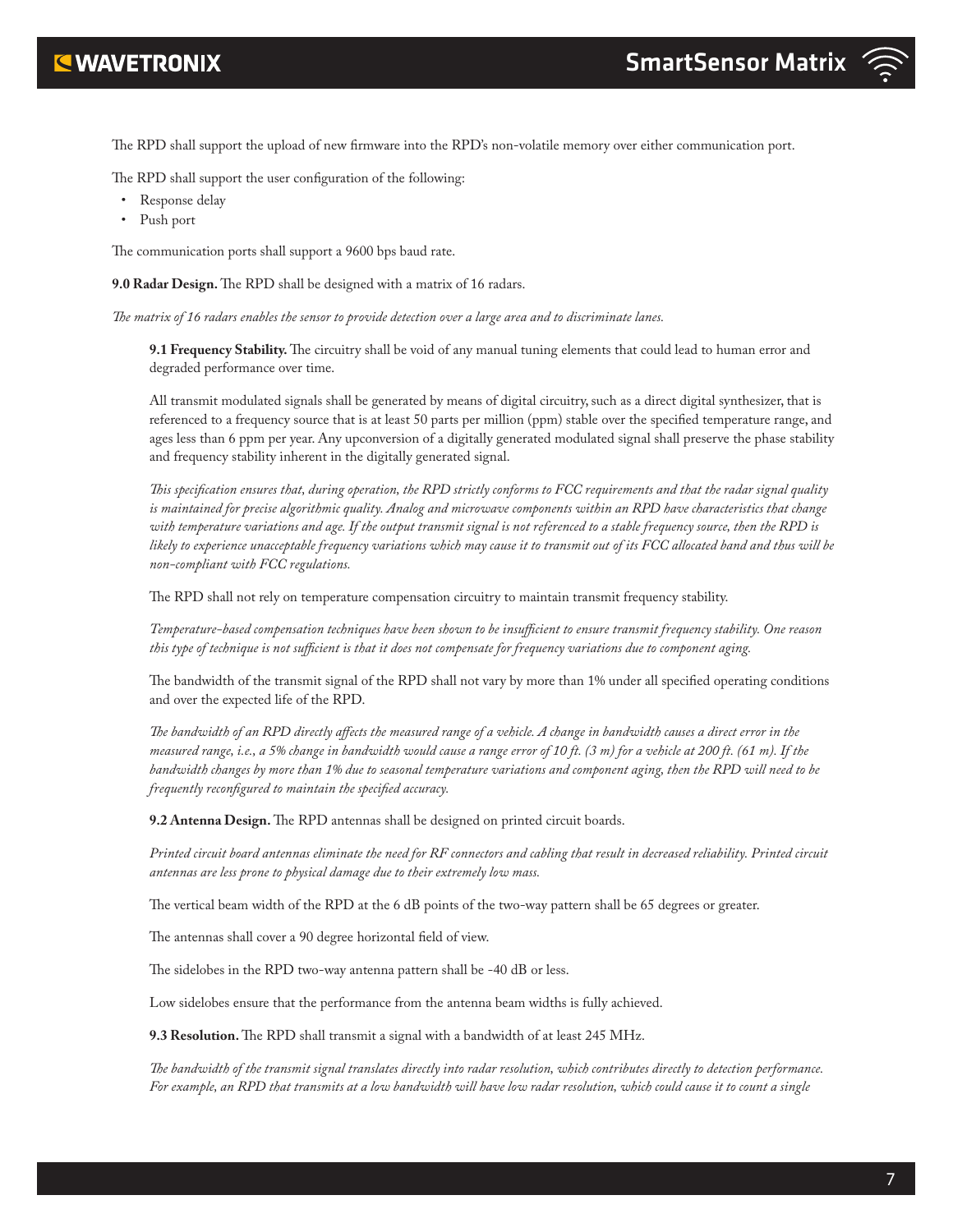

*vehicle as two vehicles in adjacent lanes. As another example of the adverse effects of low radar resolution, the response from a sign or other radar target in the roadway may spill over into the lanes of travel and desensitize the radar. In order to achieve the specified detection accuracy in a variety of conditions, the unwindowed radar resolution cannot be larger than 2 ft. (0.6 m) at the half-power level, which requires a bandwidth of 240 MHz. The high radar resolution reduces the problem of vehicle responses getting drowned out by brighter vehicles in adjacent lanes and improves performance for moving and stopped vehicles near roadway targets.*

**9.4 RF Channels.** The RPD shall provide at least 8 RF channels so that multiple units can be mounted in the same vicinity without causing interference between them.

**9.5 Verification.** The RPD shall have a self-test that is used to verify correct hardware functionality.

The RPD shall have a diagnostics mode to verify correct system functionality.

#### **10.0 Configuration.**

**10.1 Auto-configuration.** The RPD shall have a method for automatically defining traffic lanes, stop bars and zones without requiring user intervention. This auto-configuration process shall execute on a processor internal to the RPD and shall not require an external PC or other processor.

The auto-configuration process shall work under normal intersection operation and may require several cycles to complete.

**10.2 Manual Configuration.** The auto-configuration method shall not prohibit the ability of the user to manually adjust the RPD configuration.

The RPD shall support the configuring of lanes, stop bars and detection zones in 1-ft. (0.3-m) increments.

*When lanes have variable widths or have variable spacing (e.g. gore between lanes), precise resolution is necessary.*

**10.3 Windows® Mobile-based Software.** The RPD shall include graphical user interface software that displays all configured lanes and the current traffic pattern using a graphical traffic representation.

*A visual representation of traffic patterns allows an installer to quickly associate specific detections with corresponding vehicles, and it facilitates verification of RPD performance.*

The RPD shall include the ability to do counting and pulsed channels.

The graphical interface shall operate on Windows Mobile, Windows XP, Windows Vista, Windows 7, Windows 8, and Windows 10 in the .NET framework.

The software shall support the following functionality:

- Operate over a TCP/IP connection
- Give the operator the ability to save/back up the RPD configuration to a file or load/restore the RPD configuration from a file
- Allow the backed-up sensor configurations to be viewed and edited
- Provide zone and channel actuation display
- Provide a virtual connection option so that the software can be used without connecting to an actual sensor
- Local or remote sensor firmware upgradability

**11.0 Operating Conditions.** The RPD shall maintain accurate performance in all weather conditions, including rain, freezing rain, snow, wind, dust, fog and changes in temperature and light, including direct light on sensor at dawn and dusk.

RPD operation shall continue in rain up to 1 in. (2.5 cm) per hour.

The RPD shall be capable of continuous operation over an ambient temperature range of -40°F to 165.2°F (-40°C to 74°C).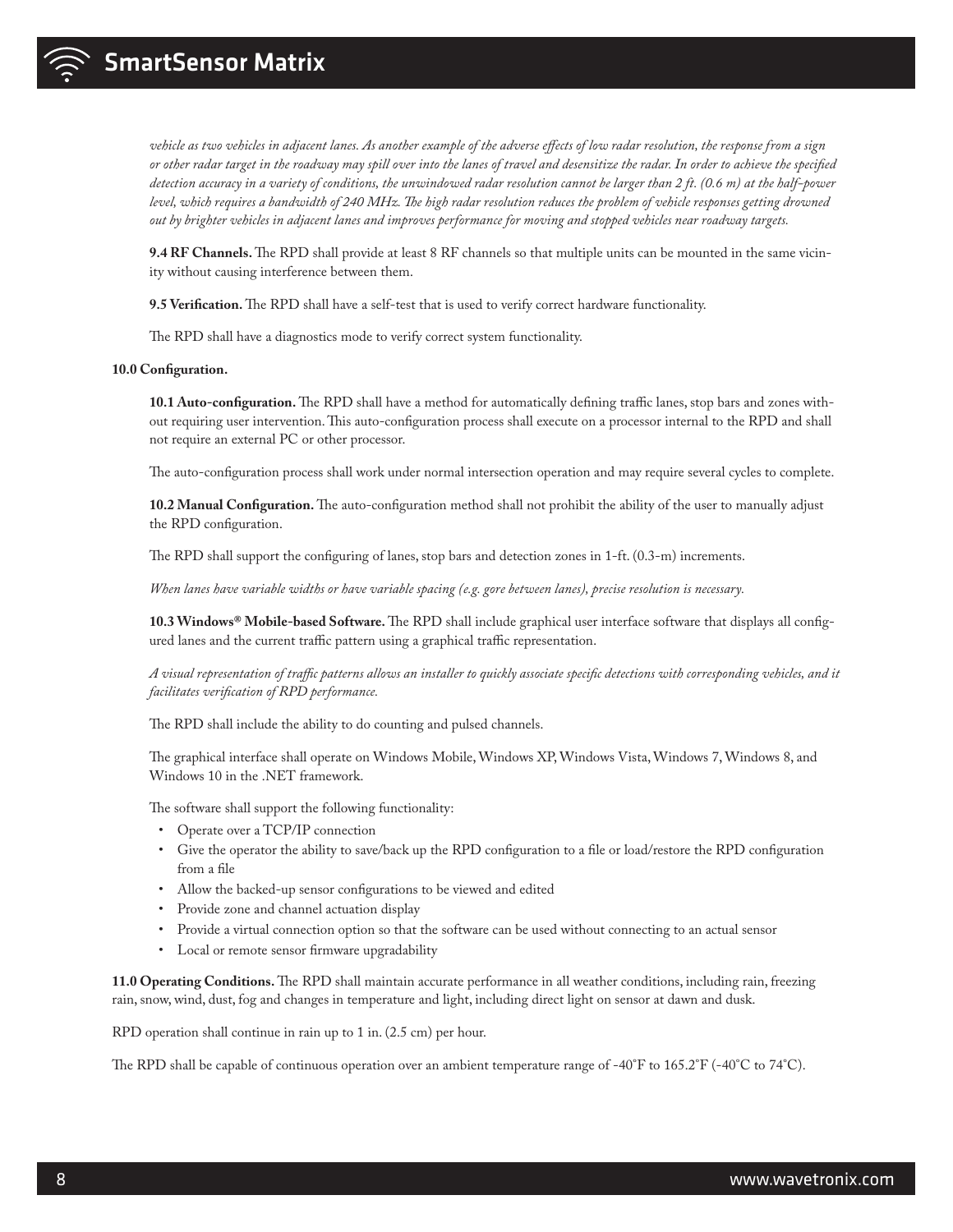

The RPD shall be capable of continuous operation over a relative humidity range of 5% to 95% (non-condensing).

#### **12.0 Testing.**

**12.1 FCC.** Each RPD shall be certified by the Federal Communications Commission (FCC) under CFR 47, part 15, section 15.249 as an intentional radiator.

The FCC certification shall be displayed on an external label on each RPD according to the rules set forth by the FCC.

The RPD shall comply with FCC regulations under all specified operating conditions and over the expected life of the RPD.

**12.2 NEMA TS 2-2003 Testing.** The RPD shall comply with the applicable standards stated in the NEMA TS 2-2003 standard. Third party test results shall be made available for each of the following tests:

- Shock pulses of 10 g, 11 ms half sine wave
- Vibration of 0.5 g up to 30 Hz
- 300 V positive/negative pulses applied at one pulse per second at minimum and maximum DC supply voltage
- Cold temperature storage at -49°F (-45°C) for 24 hours
- High temperature storage at 185°F (85°C) for 24 hours
- Low temp, low DC supply voltage at -29.2°F (-34°C) and 10.8 VDC
- Low temp, high DC supply voltage at  $-29.2^{\circ}F(-34^{\circ}C)$  and 26.5 VDC
- High temp, high DC supply voltage at 165.2°F (74°C) and 26.5 VDC
- High temp, low DC supply voltage at 165.2°F (74°C) and 10.8 VDC

**13.0 Manufacturing.** The RPD shall be manufactured and assembled in the USA.

The internal electronics of the RPD shall utilize automation for surface mount assembly, and shall comply with the requirements set forth in IPC-A-610C Class 2, Acceptability of Electronic Assemblies.

The RPD shall undergo a rigorous sequence of operational testing to ensure product functionality and reliability. Testing shall include the following:

- Functionality testing of all internal sub-assemblies
- Unit level burn-in testing of 48 hours' duration or greater
- Final unit functionality testing prior to shipment

Test results and all associated data for the above testing shall be provided for each purchased RPD by serial number, upon request.

**14.0 Support.** The RPD manufacturer shall provide both training and technical support services.

**14.1 Training.** The manufacturer-provided training shall be sufficient to fully train installers and operators in the installation, configuration, and use of the RPD to ensure accurate RPD performance.

The manufacturer-provided training shall consist of comprehensive classroom labs and hands-on, in-the-field, installation and configuration training.

Classroom lab training shall involve presentations outlining and defining the RPD, its functions, and the procedures for proper operation. These presentations shall be followed by hands-on labs in which trainees shall practice using the equipment to calibrate and configure a virtual RPD. To facilitate the classroom presentation and handson labs, the manufacturer-provided training shall include the following items:

- Knowledgeable trainer or trainers thoroughly familiar with the RPD and its processes
- Presentation materials, including visual aids, printed manuals and other handout materials for each student
- Computer files, including video and raw data, to facilitate the virtual configuration of the RPD
- Laptop computers or Windows CE handheld devices with the necessary software, and all necessary cables, connectors, etc.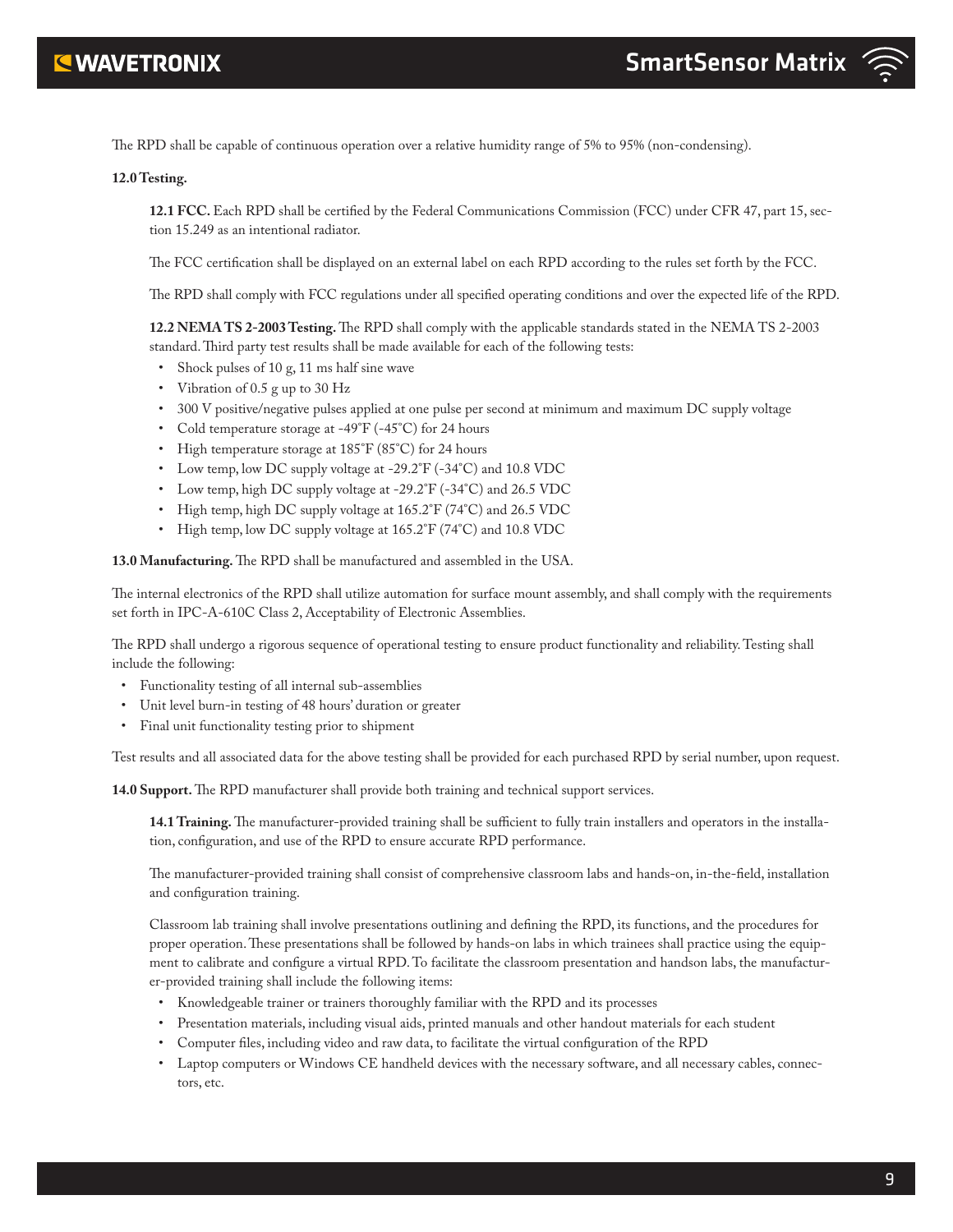• All other equipment necessary to facilitate the virtual configuration of the RPD

Field training shall provide each trainee with the hands-on opportunity to install and configure the RPD at roadside. Training shall be such that each trainee will mount and align the RPD correctly.

**14.2 Technical Assistance.** Manufacturer-provided technical support shall be available according to contractual agreements, and a technical representative shall be available to assist with the physical installation, alignment, and auto-configuration of each supplied RPD. Technical support shall be provided thereafter to assist with troubleshooting, maintenance, or replacement of RPDs should such services be required.

**15.0 Documentation.** RPD documentation shall include an instructional training guide and a comprehensive user guide as well as an installer quick-reference guide and a user quick-reference guide.

The RPD manufacturer shall supply the following documentation and test results at the time of the bid submittal:

- FCC CFR 47 certification (frequency compliance)
- CE certification
- IED 6100-4-5 class 4 test report (surge)

**16.0 Warranty.** The RPD shall be warranted free from material and workmanship defects for a period of two years from date of shipment.

*The advertised detection accuracy of the company's sensors is based on both external and internal testing, as outlined in each product's specification document. Although our sensors are very accurate by industry standards, like all other sensor manufacturers we cannot guarantee perfection or assure that no errors will ever occur in any particular applications of our technology. Therefore, beyond the express Limited Warranty that accompanies each sensor sold by the company, we offer no additional representations, warranties, guarantees or remedies to our customers. It is recommended that purchasers and integrators evaluate the accuracy of each sensor to determine the acceptable margin of error for each application within their particular system(s).*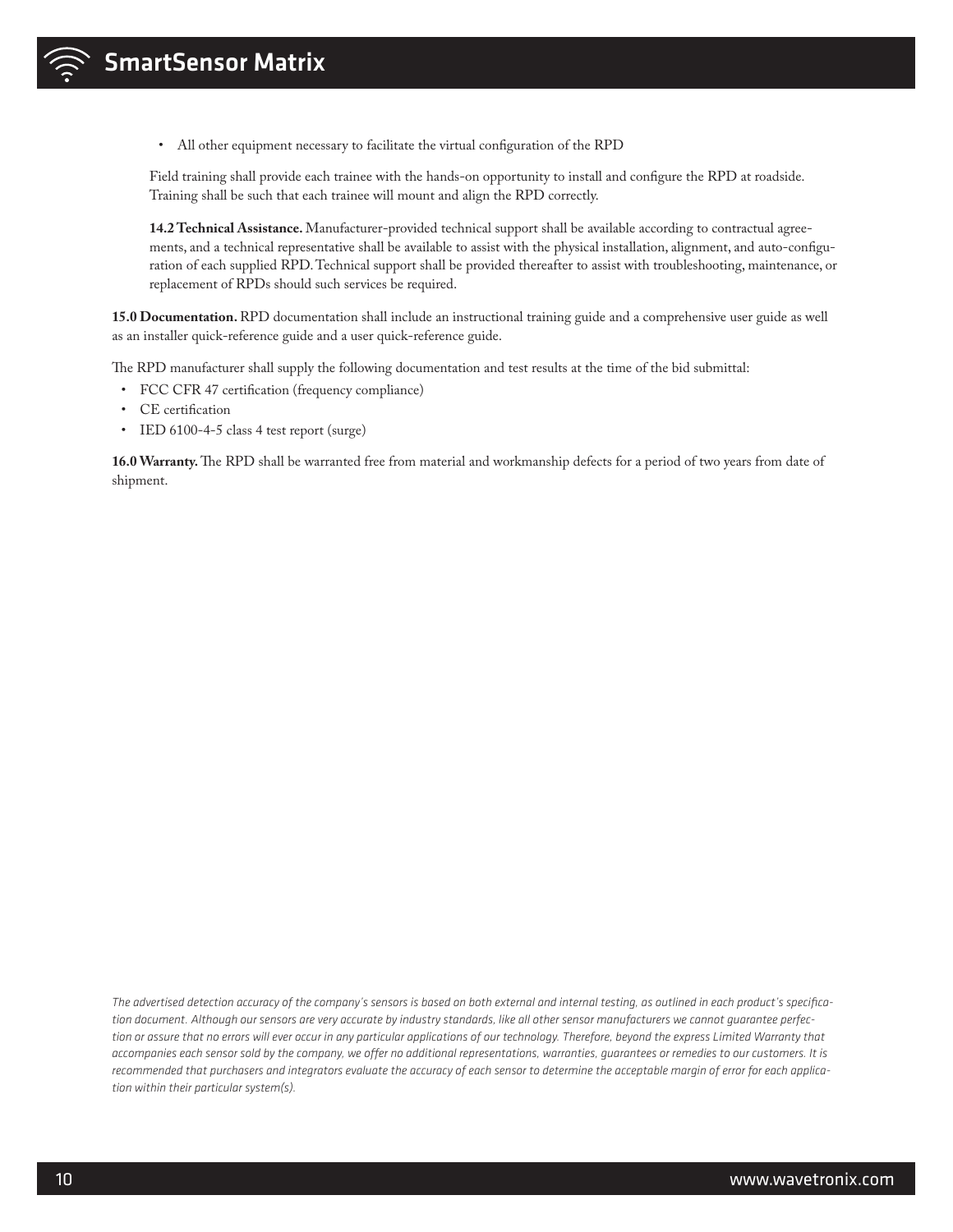## **EWAVETRONIX**

# SmartSensor Matrix Installation Specification

**1.0 General.** This item shall govern the installation of an aboveground radar presence detector (RPD) equivalent to the Wavetronix SmartSensor Matrix.

RPDs can provide accurate, consistent, and reliable presence detections provided they are installed properly. The requirements in this specification are intended to ensure proper RPD installation.

#### **2.0 Mounting and Installation.**

**2.1 Mounting Assembly.** The RPD shall be mounted directly onto a mounting assembly fastened to a mast arm, pole or other solid structure.

The RPD mounting assembly shall provide the necessary degrees of rotation to ensure proper installation.

The RPD mounting assembly shall be constructed of weather-resistant materials and shall be able to support a 20-lb. (9.1 kg) load.

**2.2 Mounting Location.** The RPD shall be mounted at a height that is within the manufacturer's recommended mounting heights.

The RPD shall be mounted at an offset from the first lane that is consistent with the RPD's minimum offset.

The RPD shall be mounted so that at least 20 feet along the farthest lane to be monitored is within the field view of the RPD.

The RPD shall be mounted with its cable connector down and shall be tilted so that the RPD is aimed at the center of the lanes to be monitored. Typically, the RPD is tilted off of vertical by 20–30 degrees.

The RPD shall be mounted on a vertical signal pole or on the horizontal mast arm.

The RPD shall be mounted so that its field of view is not occluded by poles, signs or other structures.

RPDs that are mounted within 20 ft. (6.1 m) of each other or that are monitoring the same intersection shall be configured to operate on different RF channels regardless of the pointing direction of the RPDs.

It is recommended that the manufacturer be consulted to verify final RPD placement if the RPD is to be mounted near large planar surfaces (sound barrier, building, parked vehicles, etc.) that run parallel to the monitored roadway.

**2.3 Cabling.** The cable end connector shall meet the MILC- 26482 specification and shall be designed to interface with the appropriate MIL-C-26482 connector. The connector backshell shall be an environmentally sealed shell that offers excellent immersion capability. All conductors that interface with the connector shall be encased in a single jacket, and the outer diameter of this jacket shall be within the backshell's cable O.D. range to ensure proper sealing. The backshell shall have a strain relief with enough strength to support the cable slack under extreme weather conditions. Recommended connectors are Cannon's KPT series, and recommended backshells are Glenair Series 37 cable sealing backshells.

The cable shall be the Orion Wire Combo-2204-2002-PVCGY or an equivalent cable that conforms to the following specifications:

- The RS-485 conductors shall be a twisted pair.
- The RS-485 conductors shall have nominal capacitance conductor to conductor of less than 40 pF/ft at 1 kHz.
- The RS-485 conductors shall have nominal conductor DC resistance of less than 16.7 ohms/1000 ft. (304.8 m) at  $68^{\circ}$ F (20 $^{\circ}$ C).
- The power conductors shall be one twisted pair with nominal conductor DC resistance of less than 11.5 ohms/1000 ft.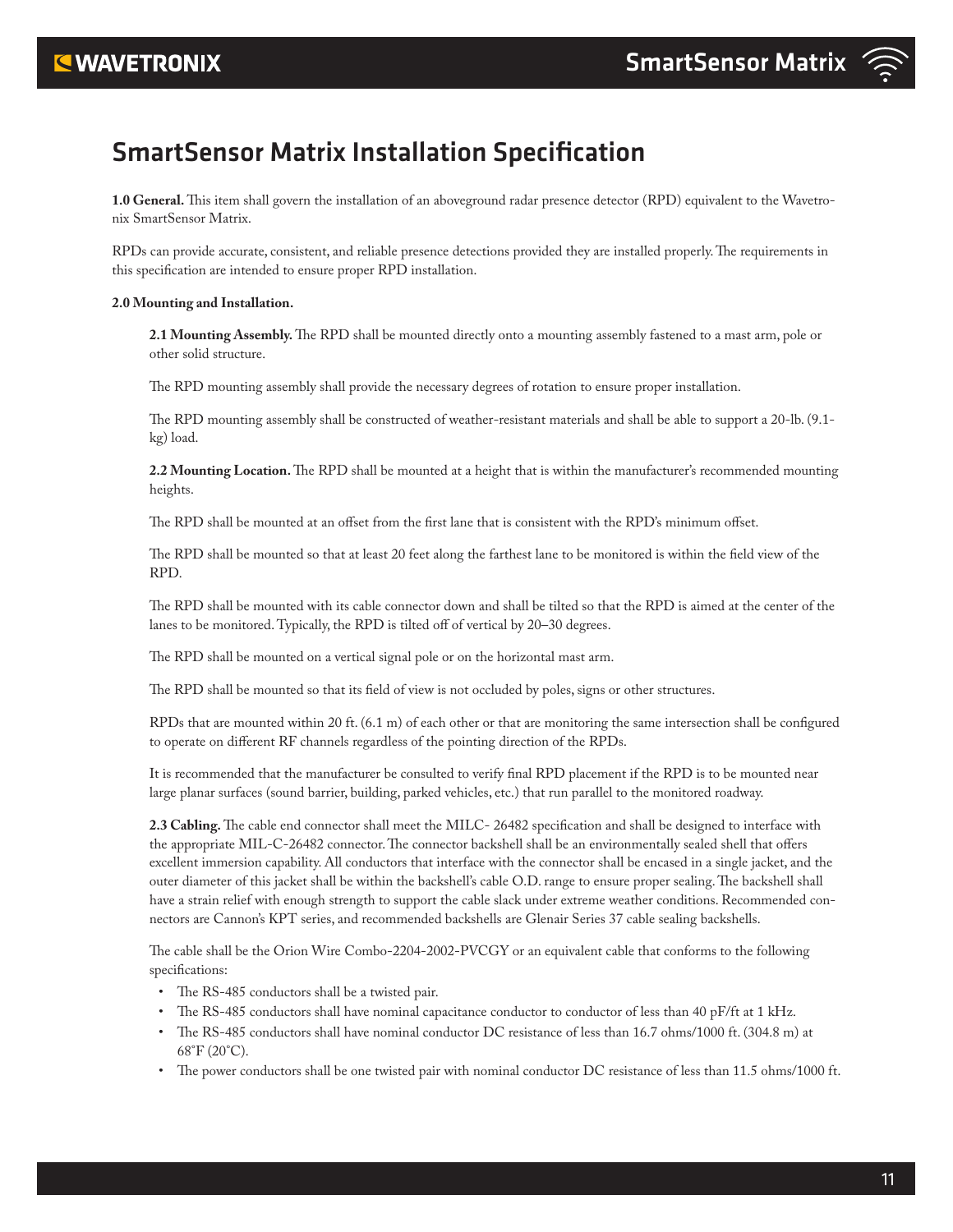

(304.8 m) at 68°F (20°C).

• Each wire bundle or the entire cable shall be shielded with an aluminum/mylar shield with a drain wire.

The cable shall be terminated only on the two farthest ends of the cable.

The cable length shall not exceed 2000 ft (609.6 m) for the operational baud rate of RS-485 communications (9.6 Kbps).

If 12 VDC is being supplied for the RPD then the cable length shall not exceed 110 ft. (33.5 m).

If 24 VDC is being supplied for the RPD then the cable length shall not exceed 600 ft. (182.9 m).

Both communication and power conductors can be bundled together in the same cable as long as the abovementioned conditions are met.

**2.4 In Cabinet Interface Equipment.** The RPD shall be installed using the SmartSensor Matrix Preassembled Traffic Cabinet Backplate or an equivalent that provides input power surge suppression, sensor cable surge suppression, AC to DC power conversion (if necessary), and terminal blocks. The surge protection devices shall meet or exceed the EN 61000-4-5 Class 4 specifications.

**2.5 Power Supply.** If needed, the RPD shall be installed using the Click™ 202, Click 204 or an equivalent AC to DC power converter that meets the following specifications:

The power converter shall be power rated at 48 W for temperatures less than 140°F (60°C) with a 5% power decrease for each degree increase up to 158°F (70°C).

The power converter shall operate in the temperature range of to -29.2°F to  $165.2$ °F ( $-34$ °C to  $74$ °C).

The power converter shall operate in the humidity range of 5% to 95% at 77°F (25°C) non-condensing.

The power converter shall accept an input voltage of 85 to 264 VAC or 120 to 370 VDC.

The power converter shall operate at an input frequency of 47 Hz to 63 Hz.

The power converter shall produce an output voltage of 24 VDC ±4%.

The power converter shall withstand a voltage across its input and output of 3 kV. The power converter shall withstand a voltage across its input and ground of 1.5 kV.

The power converter shall conform to safety standards UL 60950-1 and EN 60950-1 and be certified and tested to meet the limited power source requirement according to clause 2.5. Its output current shall be limited to a maximum current of 4A both under normal and single fault condition; with double/reinforced insulation between its input and output circuits.

The power converter shall conform to EMC standards EN 55022 Class B and EN 61000-3-2, 3.

In brown-out conditions (i.e. < 85 VAC input), the output voltage of the power converter shall be less than 1 VDC.

The terminal blocks shall be color-coded insulation displacement terminal blocks.

The terminal blocks shall be prewired to the other in-cabinet equipment so that no wiring other than cable terminations, connecting input power and connecting input file cards shall be required during installation.

**2.6 Input File Cards.** The Click 114, Click 112 or an equivalent that meets the following specifications shall be used.

The input file cards shall be compatible with 170, 2070, NEMA TS 1, and NEMA TS 2 style input racks.

The input file card shall translate data packets from the RPD into contact closure outputs.